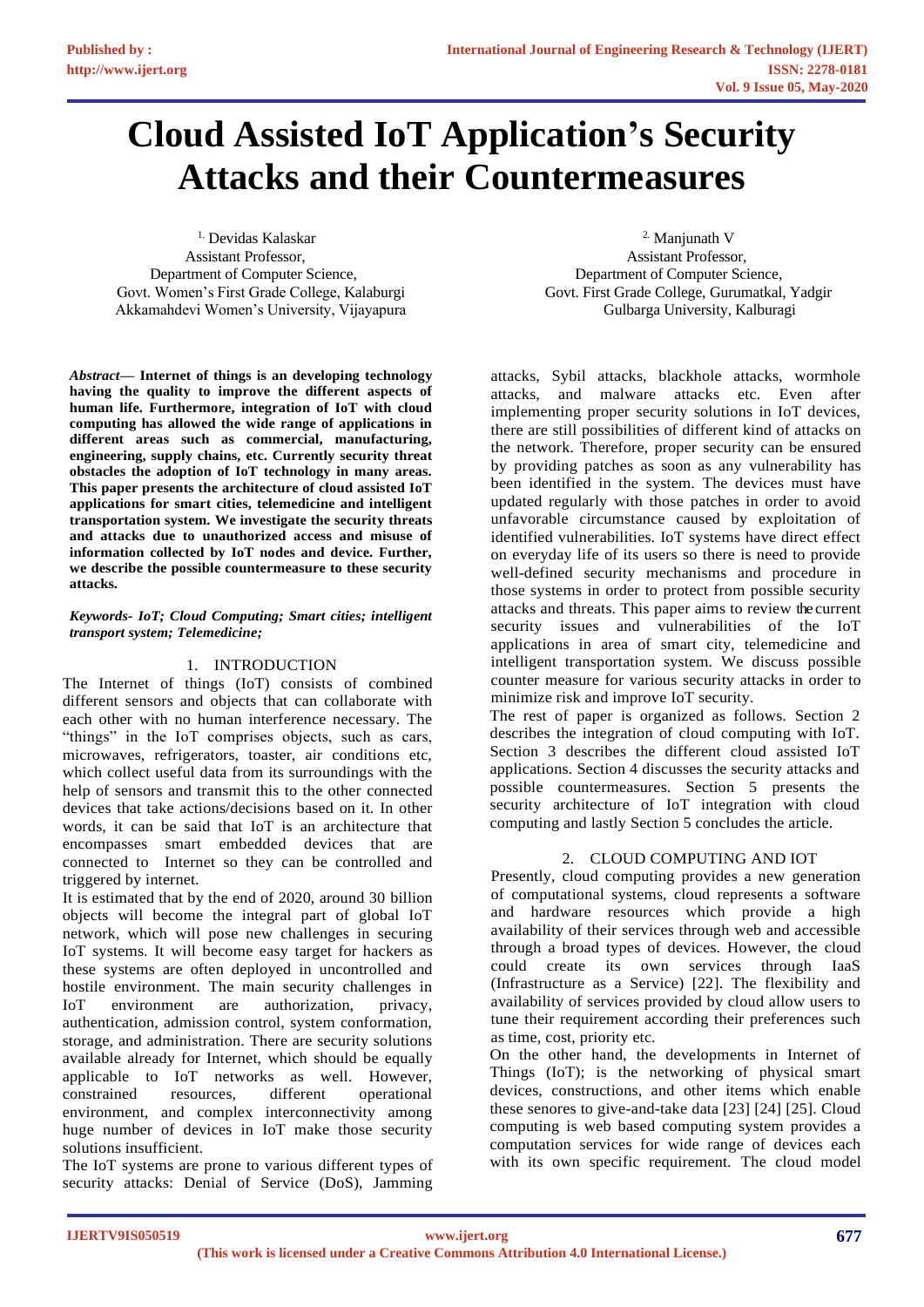allowing ubiquitous, on-demand access to set computing assets (e.g., servers, software, hardware storages,).

In the IoT, cloud computing technology could be utilized to process the huge data produced by sensors smoother and provides the IoT devices with storage and processing resources on-demand [26]. It also provides high processing capabilities, inexpensive services, flexibility, and high availability services [27].

By combining cloud into IoT the sensors data could be stored and processed in real-time which provide a scalable and more reliable solution. The issue need to be considered is power limitation and access control and variable connectivity [28].

However, cloud users confronted by many security challenges such as, access management, Denial of service (DoS), data access controls, and hardware security [26].

## 3. APPLICATIONS

There are plenty of applications utilizing cloud assisted IoT technologies. This section discusses the three main applications in this area:

## *A. Smart Environments and Smart City*

Smart city concept is defined as the combination of conventional infrastructure and modern information and communication technologies to boost operational productivity, efficient resources utilization and assets management, and enhance the quality of government services and citizens welfare. Smart city infrastructure is implemented by collaboration between government, and public and private organizations.

Although, smart cities concept is attaining publicity nowadays, there is no single existing city that accomplish all requirements for a smart city. Rather, we could refer to it as smart technologies that can provide solutions for cities by helping them to manage resources efficiently, cost-cutting, reduce carbon dioxide emissions and traffic management, improved circulation, safe and easy information access to connect people-to-people and people to services as a community. Some of the smart technologies relevant for smart cities include energy, buildings, mobility, authority and education, and healthcare. Smart city applications implementation use notions from the area of artificial intelligence, embedded computing, machine learning, cloud computing, heterogeneous networks, and biometrics. In addition, it makes use of different components including sensors, RFIDs, computing and networking objects to maximize the usage of resources in different applications.

Managing various services in smart city requires a complex network infrastructure. Each connection is at risk and susceptible to a security threat; the amount of access points is folded in smart cities. It is possible to attack and halt the entire system or network by only compromising a single point.

Smart city applications are monitoring and recording the citizen's private information therefore, it is critical to properly secure this data. Possible threats to smart cities infrastructure are eavesdropping, theft, denial of service,

failure of hardware or software, manufacturing bugs, insufficient testing and natural disasters. Security risks are mitigated by utilizing solutions such as: intelligent threat detection and advanced proactive antivirus protection.

# *B. Telemedicine or E-health*

Thee Health concept is used to describe the new "model centered on consumer" of health systems, that combine the health science and technologies with information and communication technologies that can be used as a key solution to provide significant health benefits at individual level as well as at society level [3]. IoT has a high potential to improve the human health and safety.

In health sciences, technologies have been developed in recent years based on their capabilities to monitor various health parameters [4], that can be now transmitted by health devices via a gateway onto secure cloud base platforms where they are stored and analyzed [5]. Data gathered from these devices can be stored and analyzed by the medical specialists helping them in diagnosis and enabling the possibility to monitor the patient from any location and responding timely manner, based on the alert received[6].

Tele medicine or E-health systems are used to collect and process confidential and private data of patients so it requires an infrastructure that should provide high level of security and privacy [14]. E-health system provider would have to bear severe consequences and legal penalties in case of disclosure of health data intentionally or accidently for infringing privacy laws.

In this context, health data is secured by providing confidentiality, integrity, authenticity, and availability services. Privacy of health data is assured by acquiescence with personal data protection laws and regulations. This will promote the acceptance of ehealth system by users with high confidence that their personal confidential health data is protected and secure.

## *C. Intelligent Transportation System*

Intelligent transportation system (ITS) is application which utilizing several technologies aiming to improve safety, mobility and proficiency in public transportation.

Some of the technologies relevant for intelligent transport include:

- a. **Traffic control**: Smart traffic lights control technology aims to minimize the amount of time that cars spend idling and ensure smooth flow of traffic.
- b. **Public transport surveillance**: As the public transit population grows, it becomes increasingly important to utilize surveillance system on the public transport to ensure the safety and security of public transportation. The public transport can remotely be monitored and take action against any accidents/incidents.
- c. **Parking** A smart parking controls parking sensors to provide efficient usage of the parking spaces and utilizing time and energy.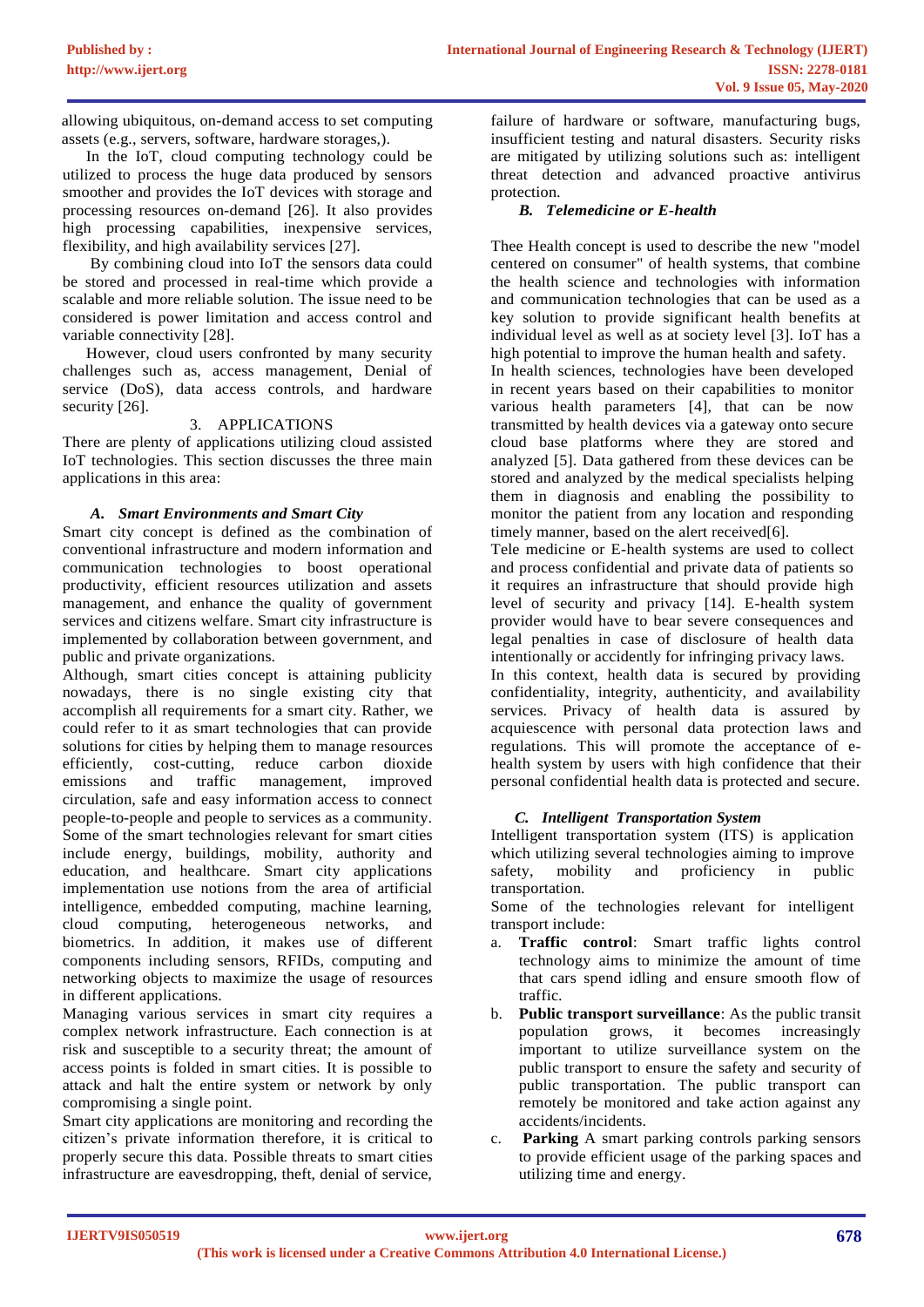Principally, the security requirements of ITS traffic and mobility data comprise confidentiality, integrity, availability, authentication and non-repudiation. Vehicular adhoc networks (VANET) are important part of ITC and have particular characteristics including absence of central control, intermittent connectivity of vehicles, high mobility, dynamic network topology and hard delay constraints, which make it more challenging to provide these basic security requirements. Along with security, the other most important requirement is to provide privacy to ITS users. It is hard to deliver security and user privacy simultaneously. The users are likely not to share their identities and location history with ITS central authorities while requiring security at the same time making it contradictory to achieve. One of the possible solutions is to provide user security along with anonymity to protect its private information.

Possible ITS attackers are nation states, criminal gangs, hack typists, cyber terrorists, insiders, unscrupulous operators, and natural disasters. ITS attacker motives are ransom, data theft, information warfare, system gaming, theft, revenge, and terrorism.

Possible attacks on ITS can be categorized into three different categories i.e physical attacks, networks attacks, and wireless attacks. These three different types of attacks are overlapping with each other in the sense that one attack leads to another or make it possible to instigate another.

ITS infrastructure smart devices such as cameras, digital signboards are under the physical access of anyone on roadways and roadsides. The attacker can gain access to these devices by physically connecting through different exposedportsi.e.USB,PS2, serial, etc. After gaining access to device, the attacker can get login credentials by brute force or guessing attack. Once attacker has successfully login to the physically accessible device then he can use this device as an entry point in to the network perform different network attacks on ITS infrastructure.

## 4. ATTACK AND COUNTER MEASURES

This section describes the security attack and possible counter measures for different cloud assisted IoT applications discussed in previous section.

# *A. Denial of service(DoS)Attacks*

The safety of the drivers and vehicles is ensured by the availability of ITS systems. Looking into this context, denial of service (DoS) attacks are presently identified as the most serious threat to the availability of ITS systems, because of their significant influence at the network assets. Definitely, the principle goal of these attacks is to restrain legitimate users from the usage of the network resources and services [8]. Furthermore, distributed denial of service (DDos) is a type of DoS attack, where several infected systems, are used to launch a Dos attack against a single victim and making it more difficult to identify the real attacker [10].

## *B. Jamming Attack*

This attack mainly targets the wireless networks and carried out by hindering the communication channels by transmitting the unwanted messages or high frequency noisy signals in order to corrupt the contents of original message or block it to reach the destination. The jammer can be insiders and part of the network or outside. These attacks are detected or prevented by different mechanisms, which employ the cryptography and steganography algorithms. Some of the counter measures include the developing reputation systems, credit-based systems, and communication-intensive acknowledgment schemes [11].

# *C. Sybil Attack*

In Sybil attack the malicious node present itself in the network with multiple identities. Legitimate nodes in the network are unable to find out that the received messages are originating from a single node or multiple other nodes. The objective of the attacker is to have an effect on the network based on his aspiration. This attack is prevented by employing the identity based validation of nodes in the network by central authority which guarantee a one-to-one mapping of an identity and a node. Moreover, other countermeasures to Sybil attacks are trusted certification, resource testing, privilege attenuation, location verification, and message authentication and passing [12, 13, 14].

## *D. Blackhole Attack*

Like Sybil attack, black hole attack also shapes the networks as per attacker's desire. All types of adhoc networks including ITS, smart cities and e- health are susceptible to this attack. In this attack the malicious node shows its active participation in the network routing communication in such a way that most of traffic goes through it. It received all the communication messages from different nodes in the network but do not forward any of it to its correct destination and simply discard them which results in heavy packet loss in the network. These attacks are very harmful for latencysensitive applications such as road safety, emergency patient treatment, and disaster recovery applications. Secure proactive and reactive routing protocols are proposed in literature to detect and prevent this attack by finding the correct routing path and discarding them malicious routing messages from the attacker nodes [15].

# *E. Worm hole Attack*

A wormhole attack require the participation of at least two attacker nodes namely "A" and "B" which are geographically located distant apart from each other. During this attack, the attacker node "A" sends encapsulated a routing message to attacker node "B" which broadcast this routing message to its neighborhood. As packet is encapsulated so hop count will not be decremented by intermediate nodes between "A" and "B" and when it is received by neighborhood of B, they would believe node "A"as their neighbor. The purpose of this attack is to create unreal routes in the network in order to gather or alter large quantity of network traffic, routing disruption, traffic analysis, or selective drop of date packet. This attack can be launched without compromising any legitimate node in the network or without the knowledge of any